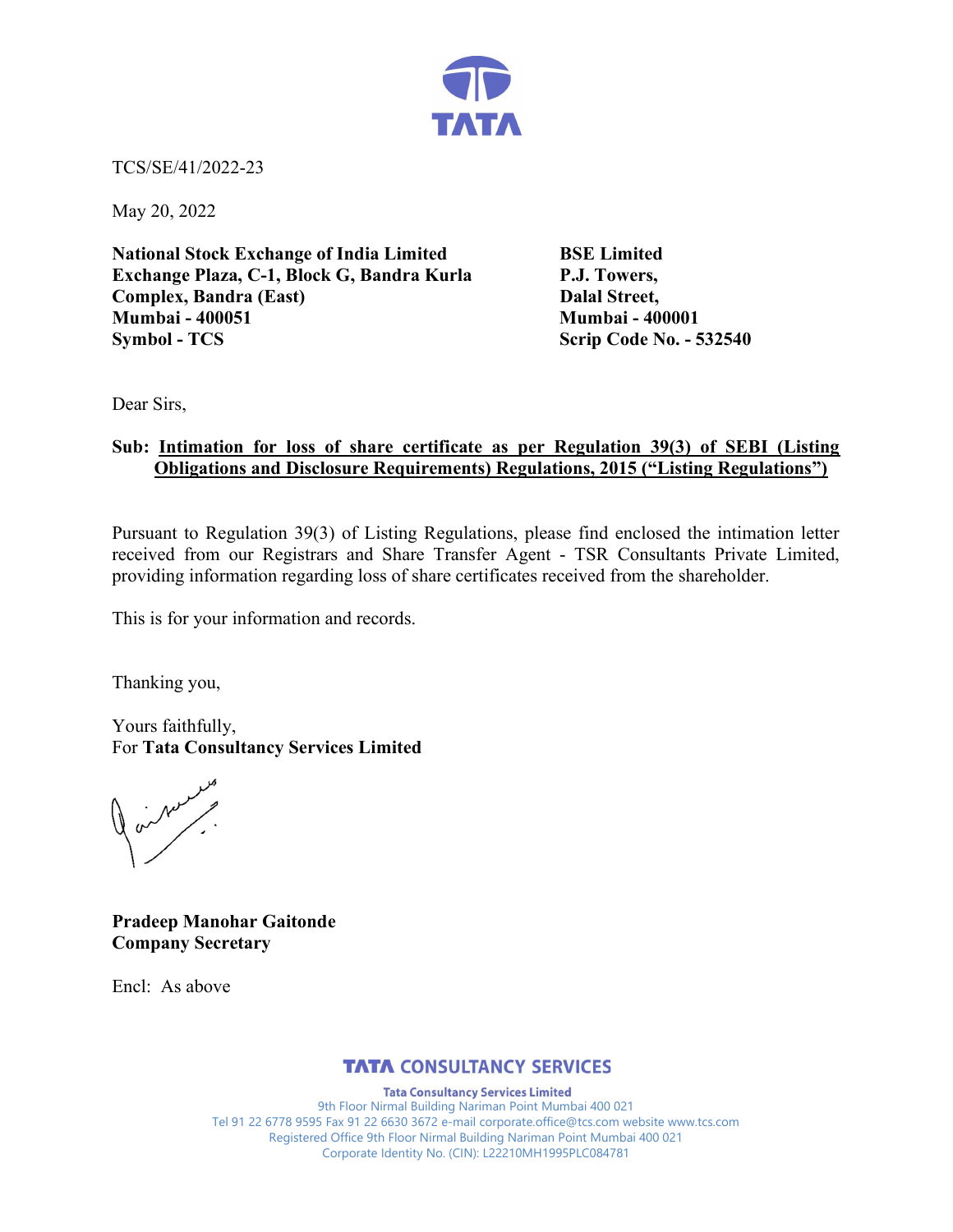

**National Stock Exchange of India Ltd. Date :-19/05/2022 Exchange Plaza Plot No.c-1, G-Block IFB Centre Bandra-Kurla Complex Bandra (East), Mumbai 400051 Maharashtra India**

**Attn : The Secretary of Stock Exchange**

Dear Sir[s]/Madam,

UNIT : Tata Consultancy Services Limited RE : LOSS OF SHARE CERTIFICATES.

We have to advise you to place the appended Notice regarding loss of Certificate[s] for attention of the Members of the Exchange, with instructions that they communicate to us immediately if they are in a position to give us information relating to any transaction or whereabouts of the original certificate[s].

> **TSR CONSULTANTS PRIVATE LIMITED** (Subsidiary of Link Intime India Private Limited) C-101, 1st Floor, 247 Park, Lal Bahadur Shastri Marg, Vikhroli (West), Mumbai - 400083 CIN - U74999MH2018PTC307859Tel.: +91 22 6656 8484 Fax : +91 22 6656 8494 E-mail [: csg-unit@tcplindia.co.in](mailto:csg-unit@tcplindia.co.in) Website : www. [https://www.tcplindia.co.in](http://www.tsrdarashaw.com/) Business hours Monday to Friday 10.00 a.m. to 3.30 p.m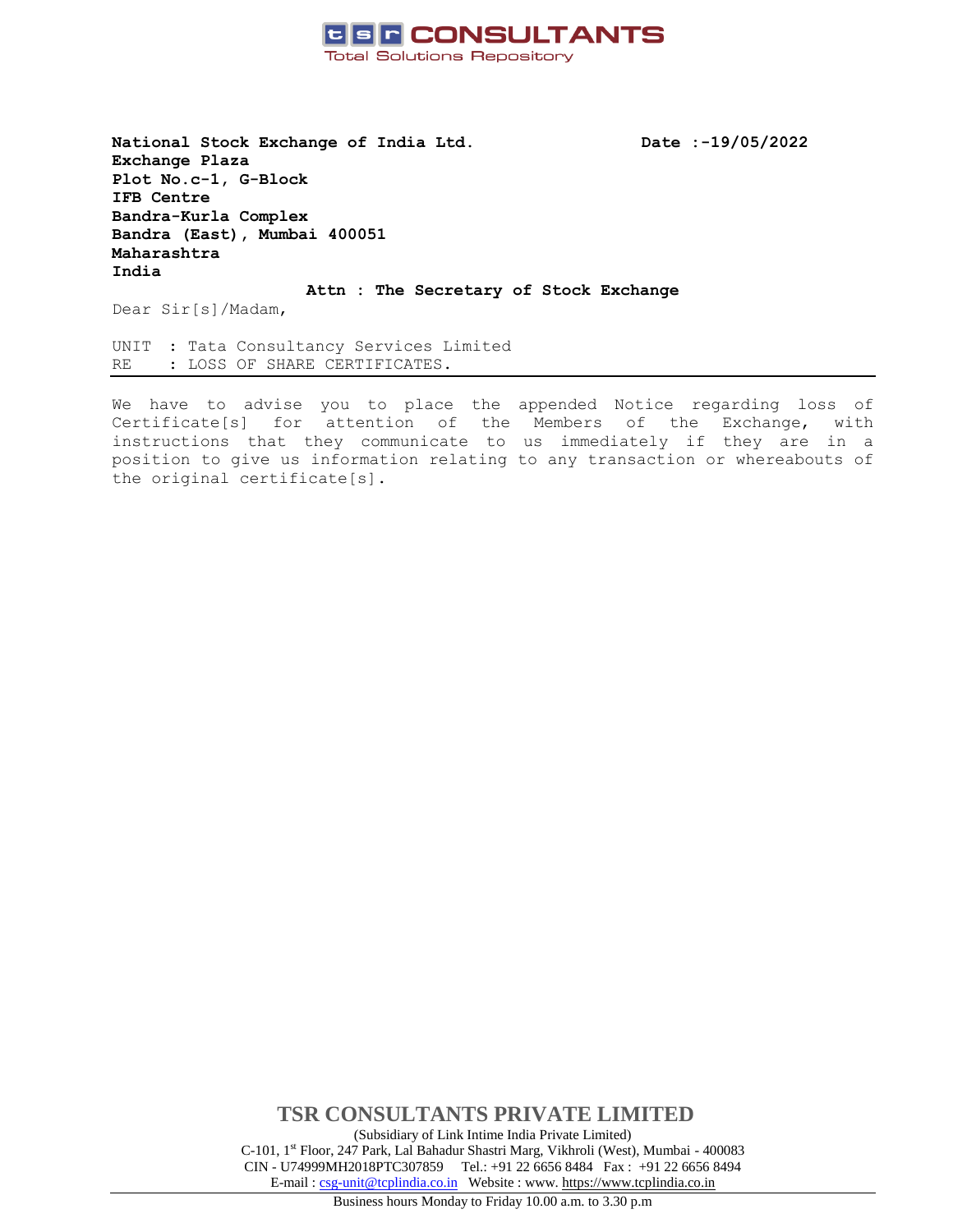

### **NOTICE Tata Consultancy Services Limited Regd. Off : 9TH FLOOR, NIRMAL BLDG. NARIMAN POINT MUMBAI - 400021 MAHARASHTRA 400021**

NOTICE is hereby given that the certificate[s] for the under mentioned securities of the Company has / have been lost / mislaid and holder[s] of the said securities has/have applied to the Company to issue duplicate certificate[s]. Any person who has a claim in respect of the said securities should lodge such claim with the Company at the Registered Office, within 15 days from this date, else the Company will proceed to issue duplicate certificate[s] without further intimation.

| Folio No.                | Name of the holders (Inc.<br>Joint Holders) | Shares of Rs.<br>1.00/- each | Certificate<br>No. | Distinctive Nos.        |
|--------------------------|---------------------------------------------|------------------------------|--------------------|-------------------------|
| $C2M0000224$   M SANGITA |                                             | 52                           | M11407370          | 480326176-<br>480326227 |

**Date :- 19/05/2022 Place :- Mumbai**

> **TSR CONSULTANTS PRIVATE LIMITED** (Subsidiary of Link Intime India Private Limited) C-101, 1st Floor, 247 Park, Lal Bahadur Shastri Marg, Vikhroli (West), Mumbai - 400083 CIN - U74999MH2018PTC307859Tel.: +91 22 6656 8484 Fax : +91 22 6656 8494 E-mail [: csg-unit@tcplindia.co.in](mailto:csg-unit@tcplindia.co.in) Website : www. [https://www.tcplindia.co.in](http://www.tsrdarashaw.com/) Business hours Monday to Friday 10.00 a.m. to 3.30 p.m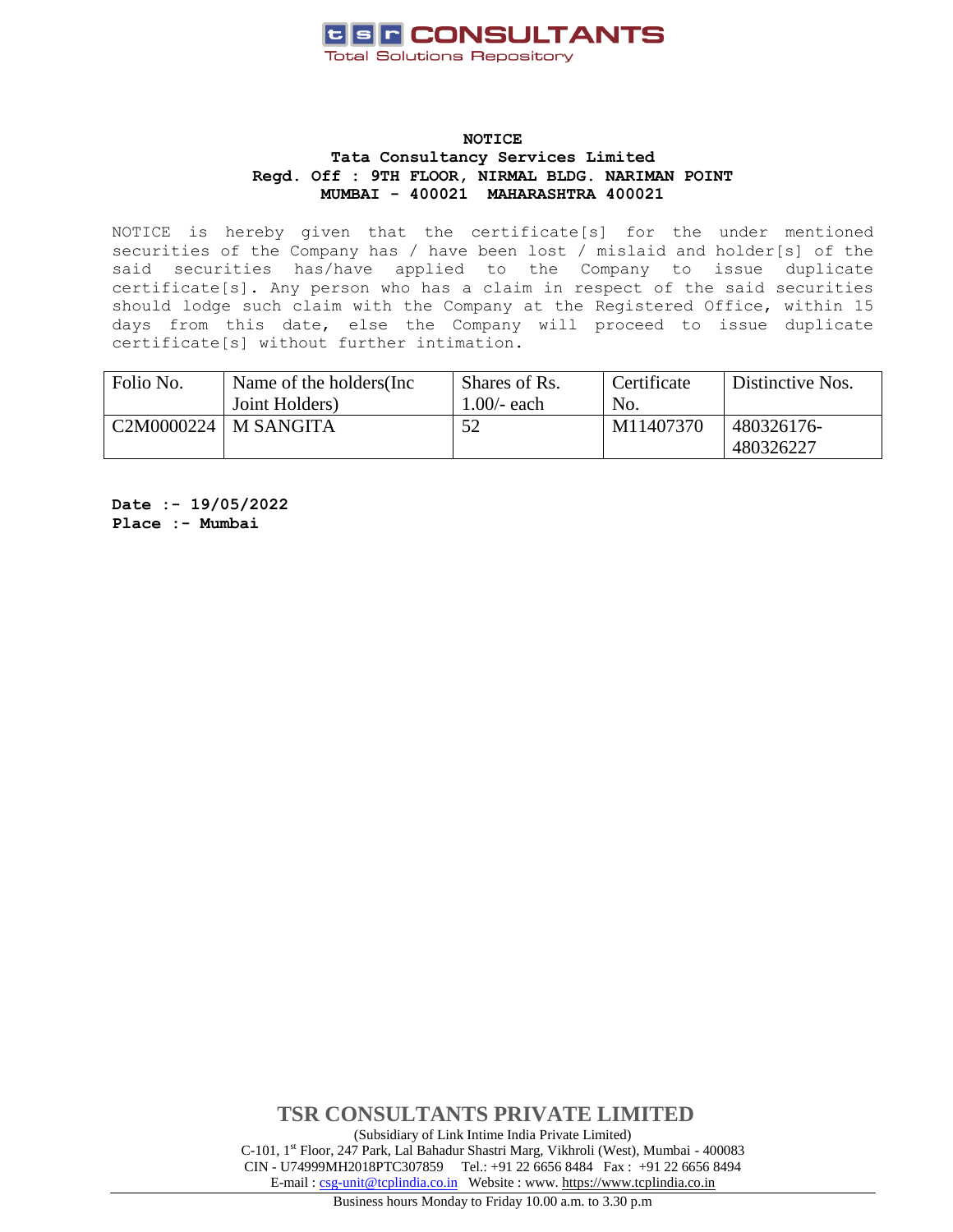

**BSE LIMITED** Date :-19/05/2022 **PHIROZE JEEJEEBHOY TOWERS DALAL STREET FORT MUMBAI MAHARASHTRA INDIA 400001** 

#### **Attn : The Secretary of Stock Exchange**

Dear Sir[s]/Madam,

UNIT : Tata Consultancy Services Limited RE : LOSS OF SHARE CERTIFICATES.

We have to advise you to put the appended Notice regarding loss of Certificate[s] for attention of the Members of the Exchange, with instructions that they communicate to us immediately if they are in a position to give us information relating to any transaction or whereabouts of the original certificate[s].

> **TSR CONSULTANTS PRIVATE LIMITED** (Subsidiary of Link Intime India Private Limited) C-101, 1st Floor, 247 Park, Lal Bahadur Shastri Marg, Vikhroli (West), Mumbai - 400083 CIN - U74999MH2018PTC307859Tel.: +91 22 6656 8484 Fax : +91 22 6656 8494 E-mail [: csg-unit@tcplindia.co.in](mailto:csg-unit@tcplindia.co.in) Website : www. [https://www.tcplindia.co.in](http://www.tsrdarashaw.com/)

Business hours Monday to Friday 10.00 a.m. to 3.30 p.m